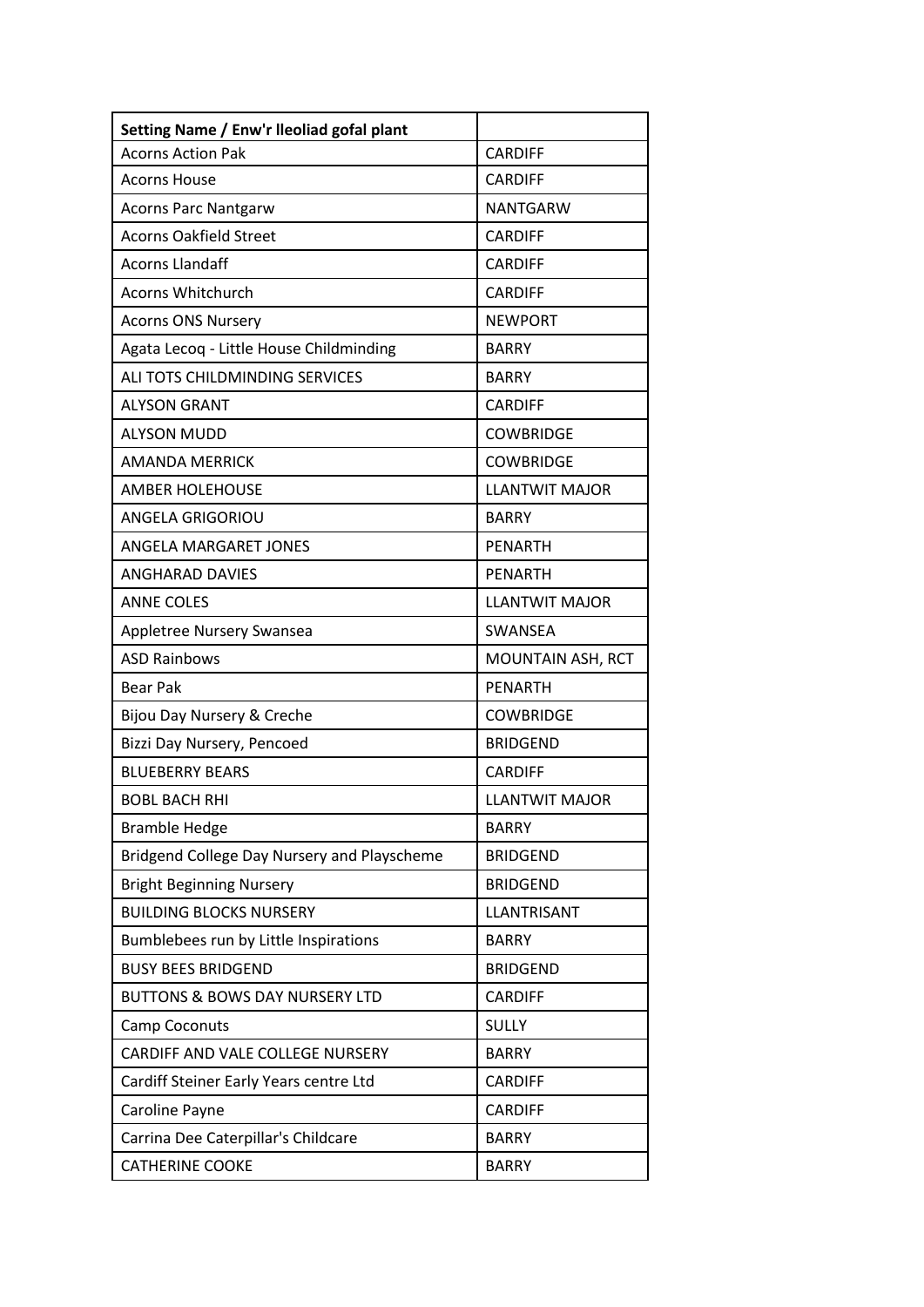| Centre of Attention (Petula Maunder)     | <b>SULLY</b>          |
|------------------------------------------|-----------------------|
| <b>CERI ANNE EVANS</b>                   | <b>PENARTH</b>        |
| <b>Charlotte Rees</b>                    | <b>BARRY</b>          |
| Chunky Monkeys Day Nursery               | <b>BRIDGEND</b>       |
| <b>Colwinston Childcare</b>              | <b>COLWINSTON</b>     |
| Crown House Day Nursery                  | <b>CARDIFF</b>        |
| <b>CWTCH CHILDMINDING</b>                | <b>WENVOE</b>         |
| <b>CYLCH BETHESDA</b>                    | <b>BARRY</b>          |
| CYLCH MEITHRIN BETHEL PENARTH            | <b>PENARTH</b>        |
| Cylch Meithrin Caerau                    | Cardiff               |
| CYLCH MEITHRIN DECHRAU DYSGU             | <b>BARRY</b>          |
| Cylch Meithrin Dinas Powys               | <b>Dinas Powys</b>    |
| CYLCH MEITHRIN LLANILLTUD FAWR           | <b>LLANTWIT MAJOR</b> |
| <b>CYLCH MEITHRIN Y BONT FAEN</b>        | <b>COWBRIDGE</b>      |
| <b>DAISY DAY NURSERY</b>                 | <b>SULLY</b>          |
| <b>DALLY DAY CARE</b>                    | <b>RHOOSE</b>         |
| Darling Buds Nursery Ltd                 | <b>CARDIFF</b>        |
| <b>DAWN DAVIES</b>                       | <b>LLANTWIT MAJOR</b> |
| <b>DEBORAH FRANKS</b>                    | <b>SULLY</b>          |
| <b>DEBORAH NEWMAN</b>                    | <b>BARRY</b>          |
| <b>DEBORAH SIMMONDS</b>                  | <b>BARRY</b>          |
| DEBS OUT OF SCHOOL CLUBS-CHWARAE TEG     | <b>PENARTH</b>        |
| DEBS OUT OF SCHOOL CLUBS-EARLY BIRDS     | <b>DINAS POWYS</b>    |
| DEBS OUT OF SCHOOL CLUBS-SULLY           | <b>SULLY</b>          |
| <b>DIANE SHALLIS</b>                     | <b>PENARTH</b>        |
| <b>DONNA BROWN</b>                       | <b>COWBRIDGE</b>      |
| DONNA GRIFFITHS CHILDMINDING             | <b>PENARTH</b>        |
| <b>DONNA YOUNG</b>                       | <b>BARRY</b>          |
| DUMMIES 'N'DIAPERS (Anne Adams)          | <b>BARRY</b>          |
| EIRA DAVIS CHILDCARE                     | <b>BOVERTON</b>       |
| <b>Elaine Callison</b>                   | <b>CARDIFF</b>        |
| <b>Elfed Playgroup</b>                   | PENARTH               |
| ELIZABETH MARSHALL                       | <b>BOVERTON</b>       |
| Ella Conway                              | <b>BARRY</b>          |
| ELY AND CAERAU CHILDREN'S CENTRE         | <b>CARDIFF</b>        |
| <b>Emma Louise Harris</b>                | PENARTH               |
| Enfys Hapus Nursery and Day-care Limited | <b>CARDIFF</b>        |
| FAIRFIELD OUT OF SCHOOL CLUB             | <b>PENARTH</b>        |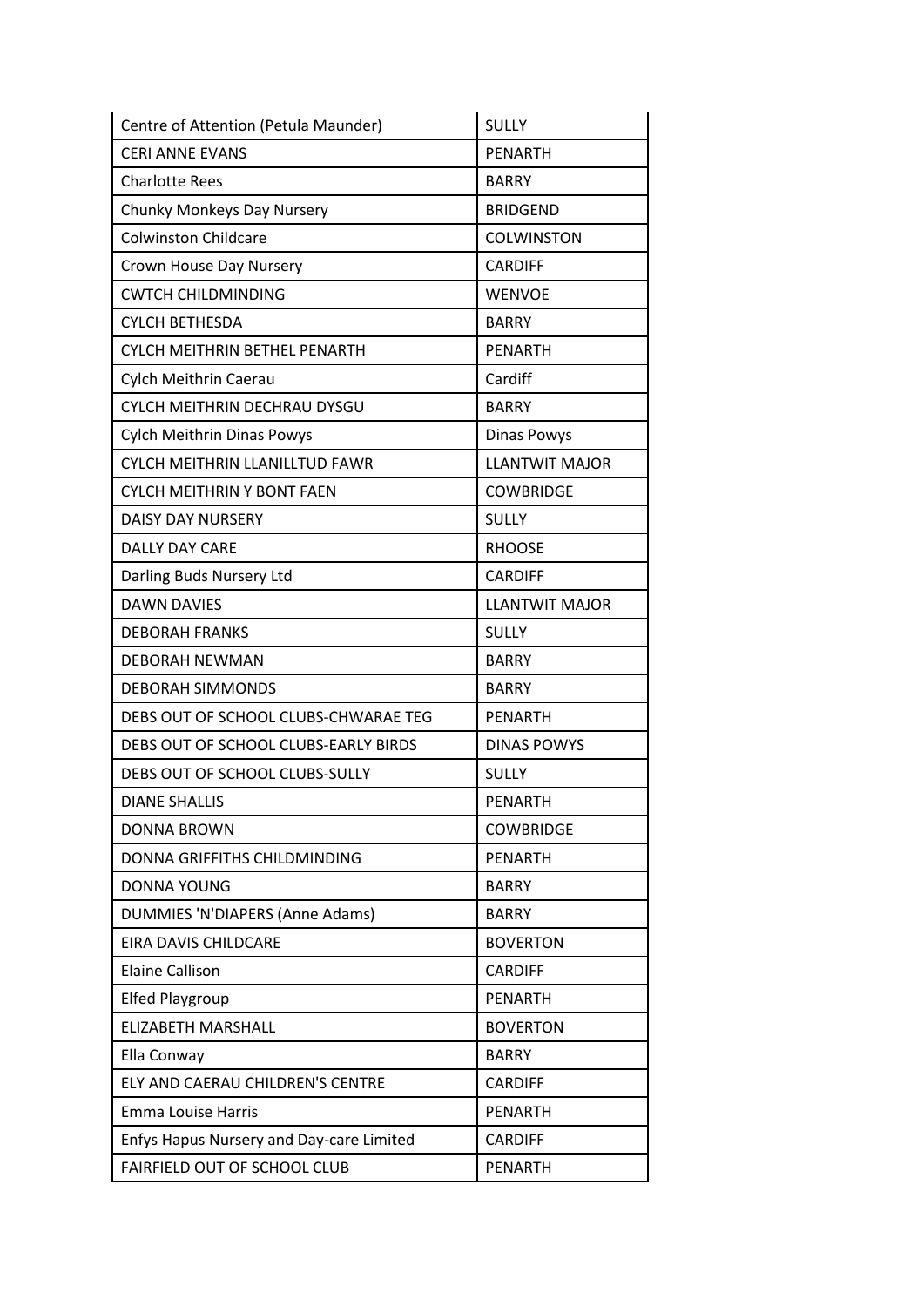| <b>First Steps Day Nursery</b>      | <b>PENARTH</b>                 |
|-------------------------------------|--------------------------------|
| <b>FUN FOUNDATIONS</b>              | <b>COWBRIDGE</b>               |
| FUN FOUNDATIONS AT ST ILLTYD SCHOOL | <b>LLANTWIT MAJOR</b>          |
| <b>GEMMA LEWIS</b>                  | <b>PENARTH</b>                 |
| <b>GIBBONSDOWN CHILDRENS CENTRE</b> | <b>BARRY</b>                   |
| <b>GILLYBEANS PLAYGROUP</b>         | <b>LLANTWIT MAJOR</b>          |
| <b>GREEN GIRAFFE DAY NURSERY</b>    | <b>CARDIFF</b>                 |
| <b>HAYLEY CAFFERY</b>               | <b>LLANTWIT MAJOR</b>          |
| <b>HAYLEY TOMBS</b>                 | <b>BARRY</b>                   |
| <b>HAZELHURST CHILDRENS NURSERY</b> | <b>PENARTH</b>                 |
| <b>HELEN WILLIAMS</b>               | <b>COWBRIDGE</b>               |
| <b>HILARY WALTERS</b>               | <b>LLANTWIT MAJOR</b>          |
| <b>Hollies Day Nursery</b>          | <b>CARDIFF</b>                 |
| <b>HWYL A SBRI GYDA RHI</b>         | <b>LLANTWIT MAJOR</b>          |
| Jack and Jill Nursery (Cardiff) Ltd | Cardiff                        |
| Jackie Jones                        | PETERSTON-SUPER-<br><b>ELY</b> |
| <b>JACQUELINE HEWITSON</b>          | <b>BARRY</b>                   |
| <b>JANE FORD</b>                    | <b>BARRY</b>                   |
| <b>JANE SISSONS</b>                 | <b>DINAS POWYS</b>             |
| <b>JANET EVANS</b>                  | PENARTH                        |
| <b>JILLIAN LIAS</b>                 | <b>SULLY</b>                   |
| <b>JOANNE WESTON</b>                | <b>BARRY</b>                   |
| Jodie Underdown                     | <b>BARRY</b>                   |
| Jolly Tots Day Nursery              | PONTYCLUN, RCT                 |
| <b>JUBILEE PLAYGROUP</b>            | <b>PENARTH</b>                 |
| <b>JUDITH CROOKER</b>               | <b>DINAS POWYS</b>             |
| JULIE'S CHILDCARE                   | <b>ST ATHAN</b>                |
| <b>K C CHILDCARE</b>                | <b>BARRY</b>                   |
| <b>KAREN SPENCE</b>                 | <b>BARRY</b>                   |
| Karen Taylor Childminder            | COGAN                          |
| <b>KATHRYN BRIEN</b>                | <b>ST BRIDES MAJOR</b>         |
| Katie Patterson                     | <b>ST ATHAN</b>                |
| KATIE ROBLIN CHILDMINDING           | <b>CARDIFF</b>                 |
| <b>Katie Ross</b>                   | <b>BARRY</b>                   |
| Laura Francis Childminding          | <b>PENARTH</b>                 |
| <b>LAYLA DYKE</b>                   | <b>BARRY</b>                   |
| <b>LCDP DAY NURSERY</b>             | LLANHARAN, RCT                 |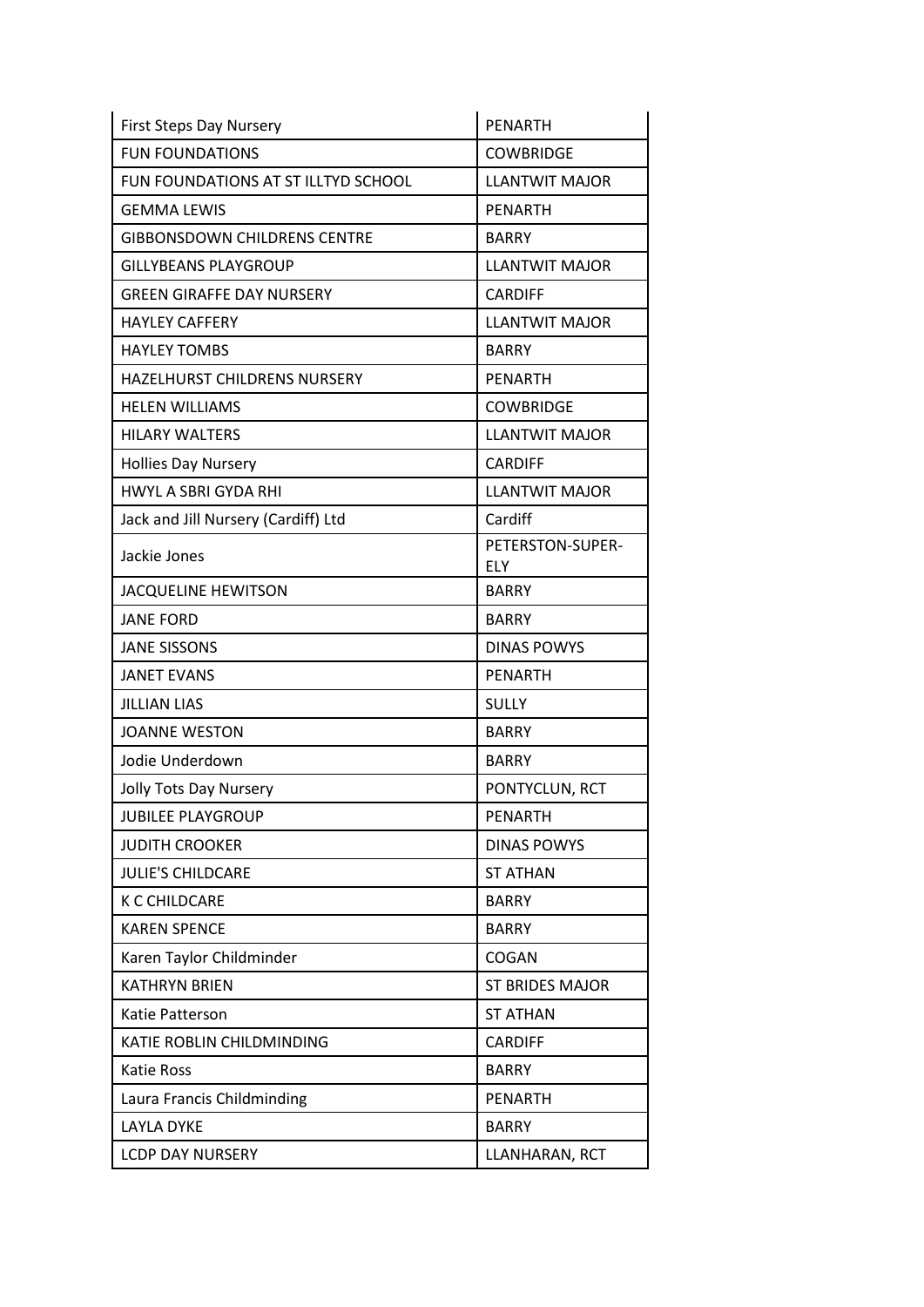| Leanne's Childminding                    | <b>BARRY</b>                   |
|------------------------------------------|--------------------------------|
| <b>LEARN ABOUT CHILDCARE</b>             | <b>BARRY</b>                   |
| <b>LEIGH-ANNE DAVIES</b>                 | <b>DINAS POWYS</b>             |
| <b>LES TOUS GRANDS CHILDCARE</b>         | <b>BARRY</b>                   |
| LINDA CAMILLERI                          | <b>BARRY</b>                   |
| <b>LISA JAYNE PARRY</b>                  | <b>LLANTWIT MAJOR</b>          |
| Little Cherubs Day Care Nursery Ltd      | <b>CARDIFF</b>                 |
| Little Haven Nursery                     | <b>CARDIFF</b>                 |
| Little Nightingales                      | PENYGRAIG, RCT                 |
| Little Stars Cardiff Ltd                 | <b>CARDIFF</b>                 |
| LITTLE WESTBOURNE                        | <b>PENARTH</b>                 |
| LOLLIPOP LANE PLAYGROUP                  | <b>RHOOSE</b>                  |
| Lynne Parfitt                            | <b>RHOOSE</b>                  |
| <b>MARCIA JANE KEANE-ADAMS</b>           | <b>PENARTH</b>                 |
| <b>MARGARET ANTHONY</b>                  | <b>BARRY</b>                   |
| <b>MARGARET MITCHELL</b>                 | <b>PENARTH</b>                 |
| <b>MARISA HOPKINS</b>                    | <b>DINAS POWYS</b>             |
| <b>MELANIE SANCHEZ</b>                   | <b>CARDIFF</b>                 |
| <b>MICHELLE SKINNER</b>                  | Barry                          |
| <b>MICHELLE MINITOTS</b>                 | <b>BARRY</b>                   |
| MINI FOOTPRINTS-MICHELLE                 | <b>BARRY</b>                   |
| MRS GILLIAN LESLEY TAYLOR                | <b>PENARTH</b>                 |
| <b>MRS SUE HOUGHAM</b>                   | <b>BARRY</b>                   |
| NADINE LLEWELLYN-BLAKEMORE               | <b>BARRY</b>                   |
| NICOLE LINDSAY                           | <b>LLANTWIT MAJOR</b>          |
| NIFTY KIDS CHILDCARE SERVICES            | DINAS POWYS                    |
| NIGHTINGALES PRESCHOOL LTD               | <b>PENARTH</b>                 |
| Ocean Daycare Limited                    | <b>CARDIFF</b>                 |
| <b>ORCHARD DAY NURSERY</b>               | <b>PENARTH</b>                 |
| OUT OF SCHOOL CLUB (PETERSTON SUPER-ELY) | PETERSTON-SUPER-<br><b>ELY</b> |
| PASSPORT TO PLAY DAY NURSERY             | <b>RHOOSE</b>                  |
| PAULA BALLYSINGH                         | <b>BARRY</b>                   |
| PENDOYLAN CHILDCARE                      | PENDOYLAN                      |
| PHILLYBEARS PLAYGROUP                    | <b>BARRY</b>                   |
| <b>PLAYDAYS</b>                          | <b>BARRY</b>                   |
| PLAYWORKS DINAS POWYS                    | <b>DINAS POWYS</b>             |
| Rachael Fowler                           | <b>ST ATHAN</b>                |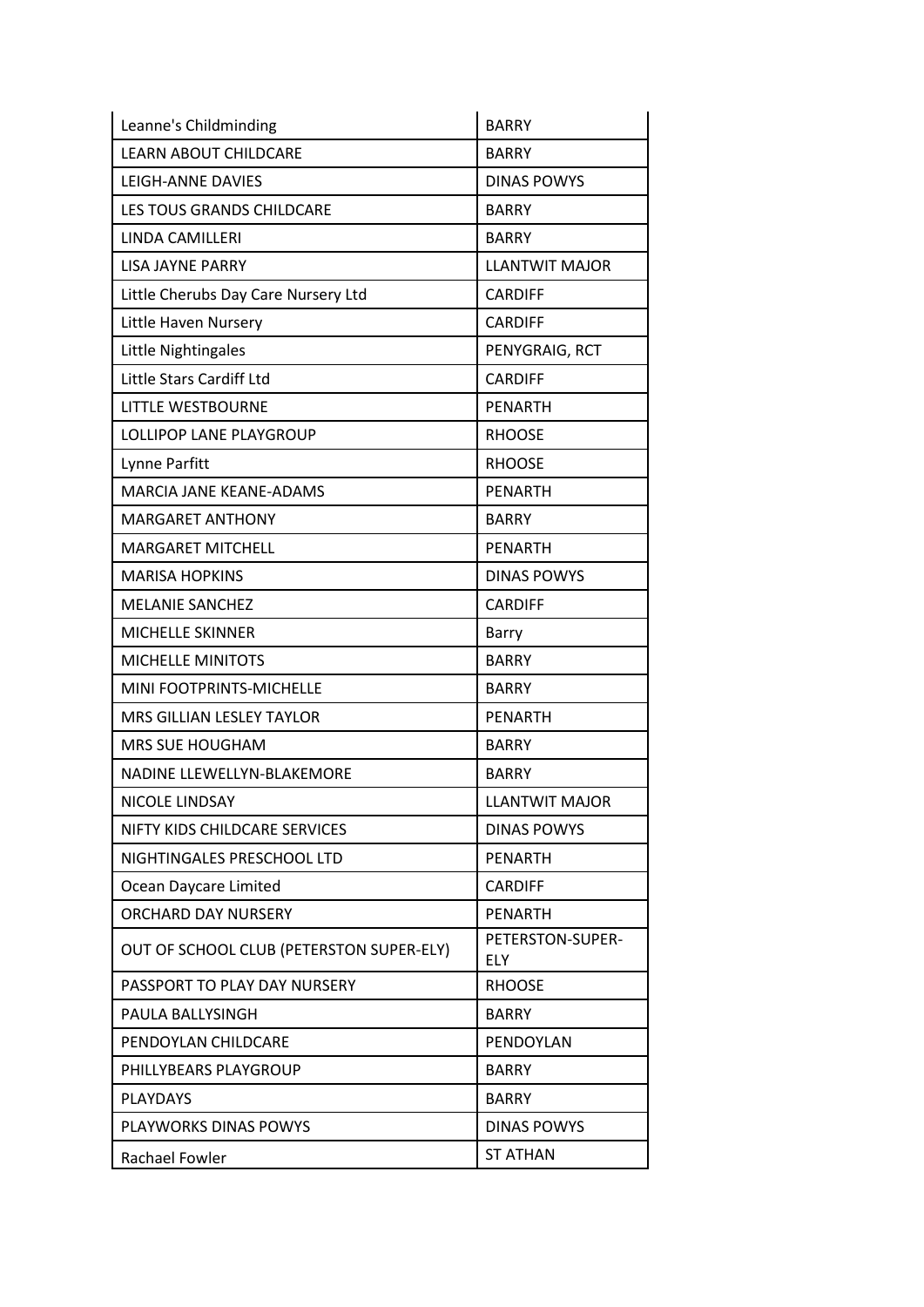| <b>RACHEL DALLY</b>                       | <b>RHOOSE</b>          |
|-------------------------------------------|------------------------|
| RACHEL LLEWELLYN                          | <b>BARRY</b>           |
| Rachelle Karim                            | <b>CARDIFF</b>         |
| REBECCA JAMES                             | <b>BARRY</b>           |
| Red Balwn Coch                            | <b>CARDIFF</b>         |
| <b>RHIAN'S CHILDMINDING</b>               | <b>LLANTWIT MAJOR</b>  |
| Ribbons Preschool Ltd                     | <b>DINAS POWYS</b>     |
| Rose Moon                                 | <b>CARDIFF</b>         |
| Roseland ChildCare Ltd                    | <b>BARRY</b>           |
| RUNAROUND CHILDCARE                       | <b>RHOOSE</b>          |
| <b>Ruth Lewis</b>                         | <b>BARRY</b>           |
| SADIE AND FRANKS NURSERY LTD              | <b>EWENNY</b>          |
| Sadie and Franks Out of School            | <b>WICK</b>            |
| <b>SALLY WESTALL</b>                      | <b>LLANTWIT MAJOR</b>  |
| SAMANTHA COOP                             | <b>SULLY</b>           |
| SAM'S TINY TOTS (SAMANTHA JAMES)          | <b>DINAS POWYS</b>     |
| <b>SANDY SWAMBO</b>                       | LLANDOUGH              |
| SAPLINGS OUT OF SCHOOL CARE               | <b>PENARTH</b>         |
| <b>SARAH ASHLEY</b>                       | <b>PENARTH</b>         |
| <b>SARAH SHARPE</b>                       | <b>BARRY</b>           |
| <b>School House Day Nursery</b>           | <b>BRIDGEND</b>        |
| <b>SHARON BURKE</b>                       | <b>DINAS POWYS</b>     |
| <b>Sharon Collip</b>                      | <b>ST ATHAN</b>        |
| SI-LWLI NURSERY                           | <b>CARDIFF</b>         |
| SIMPLY OUT OF SCHOOL PENCOED HOLIDAY CLUB | <b>BRIDGEND</b>        |
| Simply Out of School Peterston            | Peterston-Super-Ely    |
| SIMPLY OUT OF SCHOOL, ST BRIDES           | <b>ST BRIDES MAJOR</b> |
| SIMPLY OUT OF SCHOOL-PENDOYLAN            | <b>PENARTH</b>         |
| ST AUBIN NURSERIES LTD (BARRY)            | <b>BARRY</b>           |
| ST AUBIN NURSERIES LTD (CANTON)           | Cardiff                |
| ST AUBIN NURSERIES LTD (COWBRIDGE)        | <b>COWBRIDGE</b>       |
| ST AUBIN NURSERIES LTD (PENARTH)          | <b>PENARTH</b>         |
| ST BRIDES MAJOR DISTRICT PLAYGROUP        | <b>ST BRIDES MAJOR</b> |
| ST DONATS NURSERY SCHOOL                  | <b>LLANTWIT MAJOR</b>  |
| <b>ST PAUL'S CHILDCARE</b>                | <b>CARDIFF</b>         |
| <b>ST PETER'S PLAYGROUP</b>               | <b>DINAS POWYS</b>     |
| Stacy's Little Stars                      | Barry                  |
| <b>SUSAN JOANNA ROBINSON</b>              | <b>BARRY</b>           |